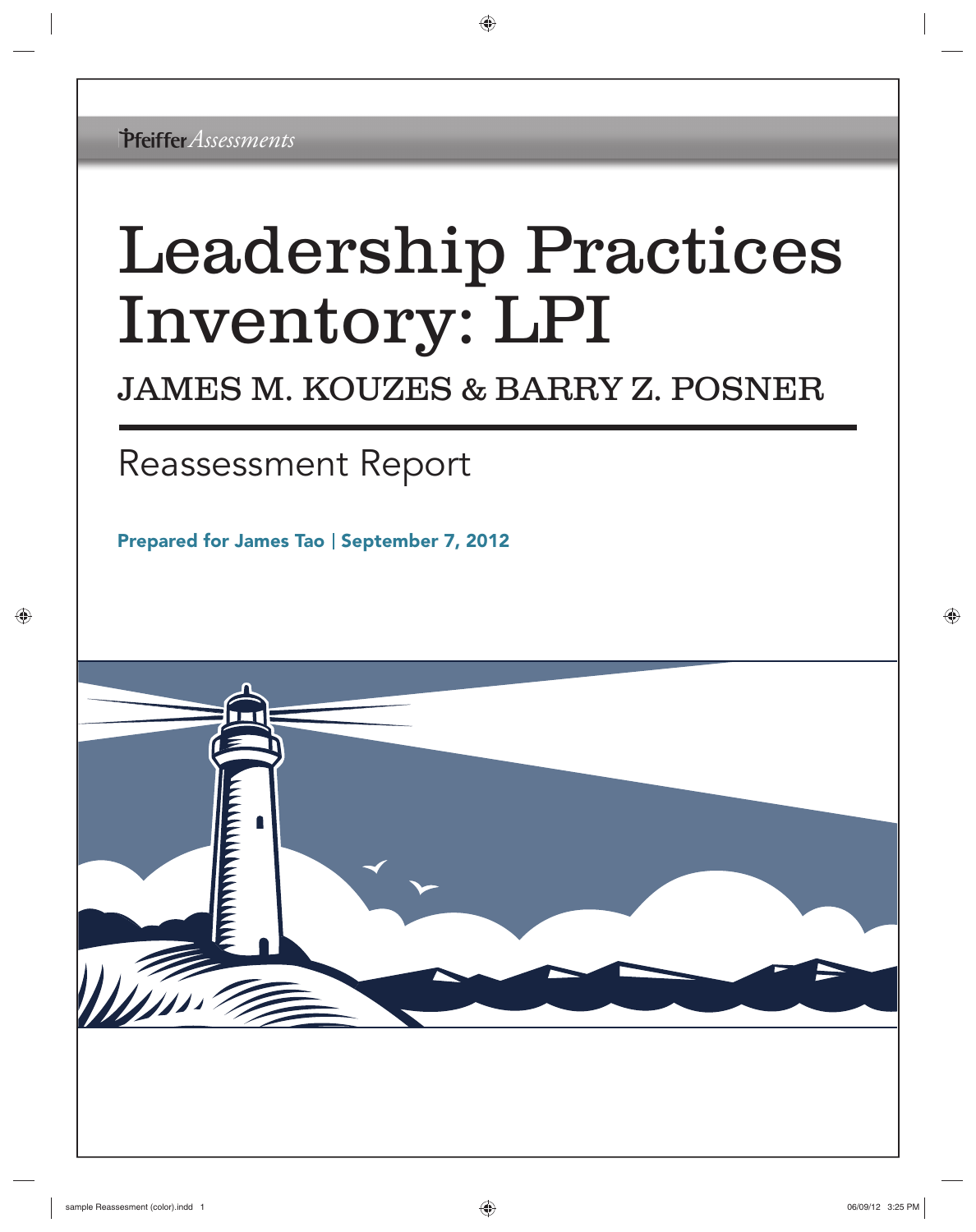

#### Reassessment Data by Leadership Practice

This page compares your most recent scores with the scores from your previous LPI, grouped by Observer type. The Change column shows the difference in Self responses and Observers' responses for each practice between your most recent and second most recent completed assessments.

|                                                                                                                                                                                                                                   |                          | <b>CHANGE</b> | <b>FEB</b><br>2012 | <b>AUG</b><br>2010 |
|-----------------------------------------------------------------------------------------------------------------------------------------------------------------------------------------------------------------------------------|--------------------------|---------------|--------------------|--------------------|
|                                                                                                                                                                                                                                   | <b>RESPONDED/INVITED</b> |               | 7/7                | 7/7                |
|                                                                                                                                                                                                                                   | Self                     | 6.0           | 52                 | 46                 |
| <b>Model</b>                                                                                                                                                                                                                      | Average                  | 3.0           | 50.1               | 47.1               |
| the Way                                                                                                                                                                                                                           | Manager                  | 2.0           | 50                 | 48                 |
|                                                                                                                                                                                                                                   | Direct Report            | $-3.5$        | 44                 | 47.5               |
|                                                                                                                                                                                                                                   | Co-Worker                | 9.4           | 54.7               | 45.3               |
|                                                                                                                                                                                                                                   | Other                    | $-2.0$        | 49                 | 51                 |
|                                                                                                                                                                                                                                   | Self                     | 8.0           | 52                 | 46                 |
| Inspire a                                                                                                                                                                                                                         | Average                  | 1.4           | 41.4               | 40                 |
| <b>Shared Vision</b>                                                                                                                                                                                                              | Manager                  | $-7.0$        | 31                 | 38                 |
|                                                                                                                                                                                                                                   | Direct Report            | $-7.5$        | 40                 | 47.5               |
|                                                                                                                                                                                                                                   | Co-Worker                | 10.7          | 48                 | 37.3               |
|                                                                                                                                                                                                                                   | Other                    | $-8.0$        | 35                 | 43                 |
|                                                                                                                                                                                                                                   | Self                     | 1.0           | 45                 | 44                 |
| <b>Challenge</b>                                                                                                                                                                                                                  | Average                  | 0.0           | 45.9               | 45.9               |
| the Process                                                                                                                                                                                                                       | Manager                  | $-11.0$       | 38                 | 49                 |
|                                                                                                                                                                                                                                   | Direct Report            | $-7.5$        | 39                 | 46.5               |
|                                                                                                                                                                                                                                   | Co-Worker                | 7.3           | 51.3               | 44                 |
|                                                                                                                                                                                                                                   | Other                    | 5.0           | 51                 | 46                 |
|                                                                                                                                                                                                                                   | Self                     | $-1.0$        | 52                 | 53                 |
| <b>Enable</b>                                                                                                                                                                                                                     | Average                  | 2.8           | 52.7               | 50.9               |
| Others to Act                                                                                                                                                                                                                     | Manager                  | 2.0           | 52                 | 50                 |
|                                                                                                                                                                                                                                   | Direct Report            | 3.0           | 53                 | 50                 |
|                                                                                                                                                                                                                                   | Co-Worker                | 2.0           | 53                 | 51                 |
|                                                                                                                                                                                                                                   | Other                    | $-1.0$        | 52                 | 53                 |
| tima ang mga kalendary ang magpakeun ng mga kang ang magparlike na magpalang na magpalang na magpalang na magpa<br>Tagairta ang magpakakanalang na magpakeun na magpakeun na magpakeun na magparang magparang magparang magpapang | Self                     | 4.0           | 54                 | 50                 |
| $\bf{Encoderage}$<br>the Heart                                                                                                                                                                                                    | Average                  | 2.9           | 50                 | 47.1               |
|                                                                                                                                                                                                                                   | Manager                  | $-6.0$        | 48                 | 54                 |
|                                                                                                                                                                                                                                   | Direct Report            | 1.5           | 49                 | 47.5               |
|                                                                                                                                                                                                                                   | Co-Worker                | 5.7           | 50.7               | 45                 |
|                                                                                                                                                                                                                                   | Other                    | $6.0\,$       | 52                 | 46                 |

INVITED—Number of Observers invited RESPONDED—Number of Observers who responded AVERAGE—Average of all Observer responses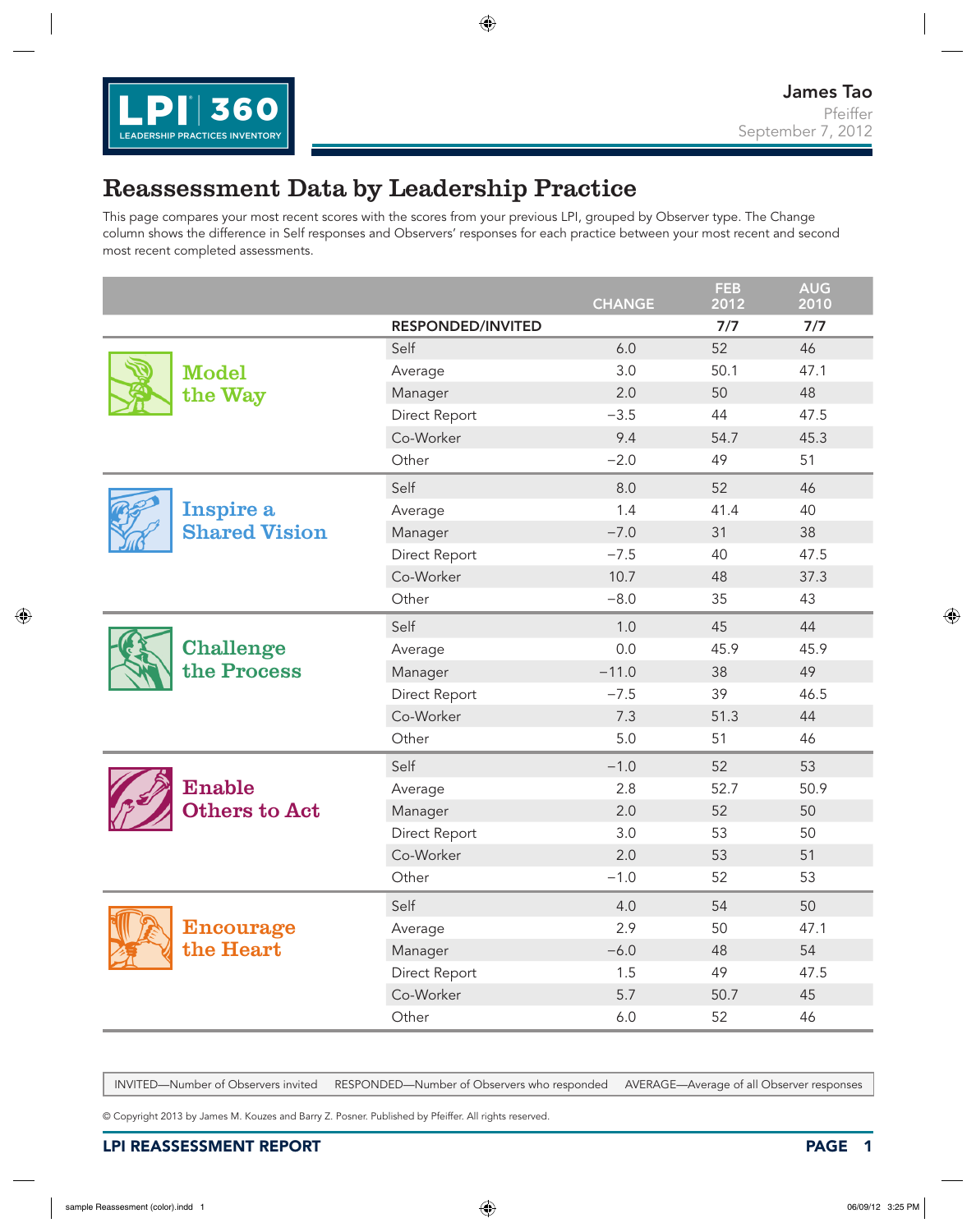

#### Reassessment Data by Leadership Behavior

This page compares your most recent responses with the responses from your previous LPIs, sorted from most frequent to least frequent by the most recent average Observer responses. The Change (CHG) column shows the difference in Self responses and Observers' average responses for each behavior between your most recent and second most recent completed assessments.

|                                                                                                                                          |            | <b>CHG</b> | <b>FEB</b><br>2012 | <b>AUG</b><br>2010 |
|------------------------------------------------------------------------------------------------------------------------------------------|------------|------------|--------------------|--------------------|
| 14. Treats others with dignity and respect                                                                                               | S          | $-1.0$     | 9.0                | 10.0               |
|                                                                                                                                          | <b>AVG</b> | 0.2        | 9.6                | 9.4                |
|                                                                                                                                          | M          | $-1.0$     | 9.0                | 10.0               |
| 11 Follows through on promises and commitments he/she makes                                                                              | S          | 1.0        | 9.0                | 8.0                |
|                                                                                                                                          | <b>AVG</b> | 0.4        | 9.4                | 9.0                |
|                                                                                                                                          | M          | $-1.0$     | 9.0                | 10.0               |
| Makes certain that we set achievable goals, make concrete plans, and                                                                     | S          | 1.0        | 8.0                | 7.0                |
| 23.                                                                                                                                      | <b>AVG</b> | 0.1        | 9.1                | 9.0                |
| establish measurable milestones for the projects and programs we work on                                                                 | M          | $-1.0$     | 8.0                | 9.0                |
| 5. Praises people for a job well done                                                                                                    | S          | 0.0        | 9.0                | 9.0                |
|                                                                                                                                          | <b>AVG</b> | 0.0        | 9.0                | 9.0                |
|                                                                                                                                          | M          | $-1.0$     | 8.0                | 9.0                |
| 4. Develops cooperative relationships among the people he/she works with                                                                 | S          | $-1.0$     | 9.0                | 10.0               |
|                                                                                                                                          | <b>AVG</b> | $-0.1$     | 8.9                | 9.0                |
|                                                                                                                                          | M          | 1.0        | 9.0                | 8.0                |
| Gives people a great deal of freedom and choice in deciding how to do                                                                    | S          | 0.0        | 9.0                | 9.0                |
| 24.                                                                                                                                      | <b>AVG</b> | 0.9        | 8.9                | 8.0                |
| their work                                                                                                                               | M          | 0.0        | 8.0                | 8.0                |
| Spends time and energy making certain that the people he/she works<br>with adhere to the principles and standards that we have agreed on | S          | 1.0        | 8.0                | 7.0                |
|                                                                                                                                          | <b>AVG</b> | 0.0        | 8.7                | 8.7                |
|                                                                                                                                          | M          | 0.0        | 9.0                | 9.0                |
| Ensures that people grow in their jobs by learning new skills and                                                                        | S          | 2.0        | 9.0                | 7.0                |
| 29.                                                                                                                                      | <b>AVG</b> | 0.6        | 8.7                | 8.1                |
| developing themselves                                                                                                                    | M          | 0.0        | 9.0                | 9.0                |
| Speaks with genuine conviction about the higher meaning and purpose of our work                                                          | S          | 0.0        | 9.0                | 9.0                |
|                                                                                                                                          | <b>AVG</b> | 1.2        | 8.6                | 7.4                |
|                                                                                                                                          | M          | 0.0        | 6.0                | 6.0                |
| Gives the members of the team lots of appreciation and support for their                                                                 | S          | $-1.0$     | 9.0                | 10.0               |
| 30.                                                                                                                                      | <b>AVG</b> | $-0.1$     | 8.6                | 8.7                |
| contributions                                                                                                                            | M          | $-2.0$     | 8.0                | 10.0               |
| Seeks out challenging opportunities that test his/her own skills                                                                         | S          | 0.0        | 9.0                | 9.0                |
| 3.                                                                                                                                       | <b>AVG</b> | $-0.3$     | 8.4                | 8.7                |
| and abilities                                                                                                                            | M          | $-1.0$     | 8.0                | 9.0                |

S—Self M—Manager AVG—Average of all Observer responses CHG—Change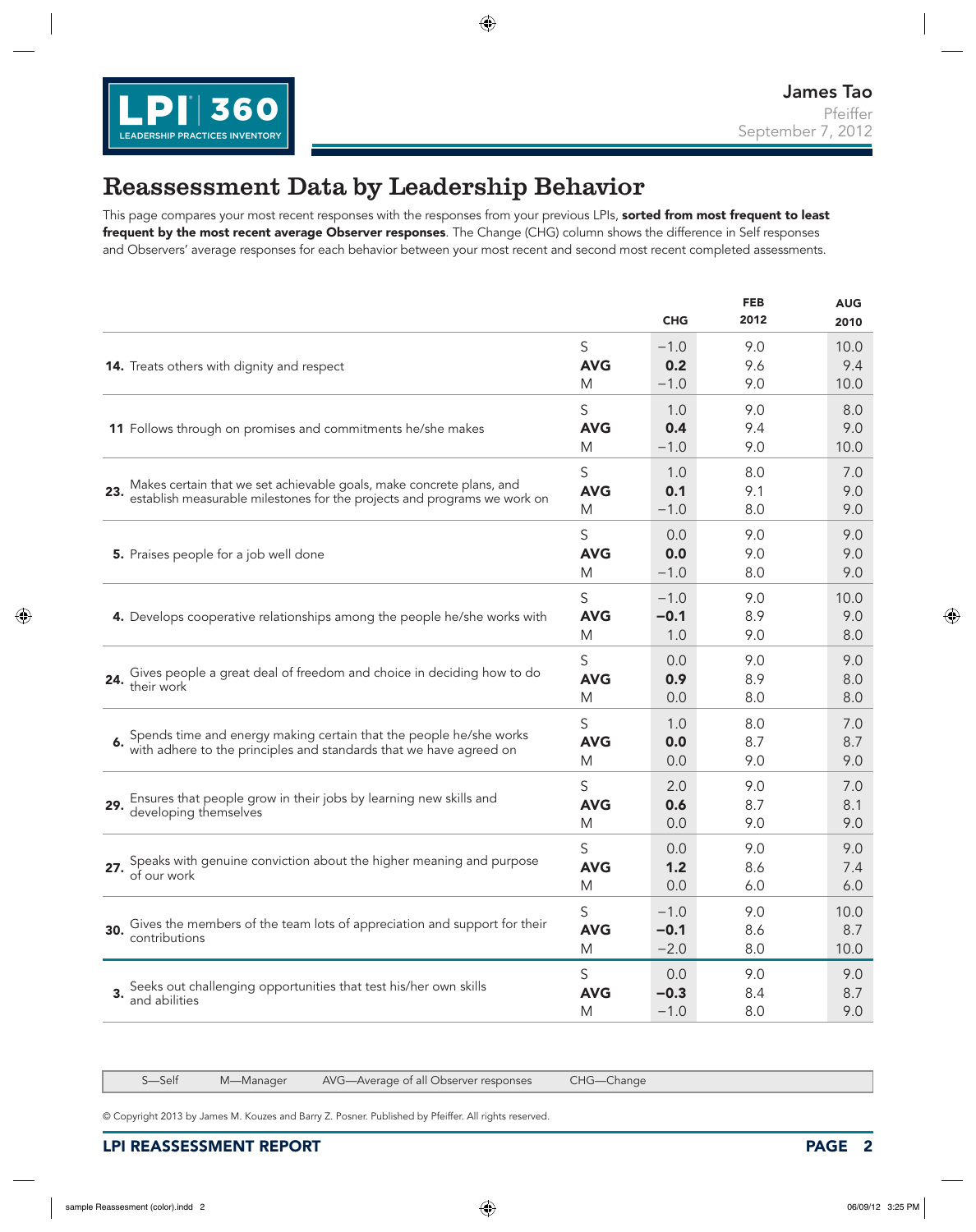

#### Reassessment Data by Leadership Behavior (cont.)

|                                                                                                   |                      | <b>CHG</b>        | <b>FEB</b><br>2012 | <b>AUG</b><br>2010 |
|---------------------------------------------------------------------------------------------------|----------------------|-------------------|--------------------|--------------------|
| 9. Actively listens to diverse points of view                                                     | S                    | $-1.0$            | 9.0                | 10.0               |
|                                                                                                   | <b>AVG</b>           | $-0.2$            | 8.4                | 8.6                |
|                                                                                                   | M                    | 0.0               | 8.0                | 8.0                |
| 20. Publicly recognizes people who exemplify commitment to shared values                          | S                    | 2.0               | 9.0                | 7.0                |
|                                                                                                   | <b>AVG</b>           | 1.0               | 8.4                | 7.4                |
|                                                                                                   | M                    | $-1.0$            | 8.0                | 9.0                |
| Makes it a point to let people know about his/her confidence in<br>their abilities<br>10.         | S<br><b>AVG</b><br>M | 1.0<br>1.2<br>1.0 | 8.0<br>8.3<br>8.0  | 7.0<br>7.1<br>7.0  |
| 19. Supports the decisions that people make on their own                                          | S                    | 0.0               | 7.0                | 7.0                |
|                                                                                                   | <b>AVG</b>           | 0.6               | 8.3                | 7.7                |
|                                                                                                   | M                    | 2.0               | 9.0                | 7.0                |
| Builds consensus around a common set of values for running our                                    | S                    | 0.0               | 8.0                | 8.0                |
| 21.                                                                                               | <b>AVG</b>           | 0.2               | 8.3                | 8.1                |
| organization                                                                                      | M                    | 2.0               | 8.0                | 6.0                |
| 26. Is clear about his/her philosophy of leadership                                               | S                    | 1.0               | 9.0                | 8.0                |
|                                                                                                   | <b>AVG</b>           | 0.2               | 8.3                | 8.1                |
|                                                                                                   | M                    | 0.0               | 8.0                | 8.0                |
| Makes sure that people are creatively rewarded for their contributions to the success of projects | S                    | 1.0               | 10.0               | 9.0                |
|                                                                                                   | <b>AVG</b>           | $-0.9$            | 8.0                | 8.9                |
|                                                                                                   | M                    | $-4.0$            | 6.0                | 10.0               |
| 1. Sets a personal example of what he/she expects of others                                       | S                    | 1.0               | 9.0                | 8.0                |
|                                                                                                   | <b>AVG</b>           | 0.4               | 7.7                | 7.3                |
|                                                                                                   | M                    | $-1.0$            | 8.0                | 9.0                |
| 8. Challenges people to try out new and innovative ways to do their work                          | S                    | $-1.0$            | 6.0                | 7.0                |
|                                                                                                   | <b>AVG</b>           | 0.6               | 7.7                | 7.1                |
|                                                                                                   | M                    | $-3.0$            | 5.0                | 8.0                |
| Asks for feedback on how his/her actions affect other people's                                    | S                    | 2.0               | 9.0                | 7.0                |
| 16.                                                                                               | <b>AVG</b>           | 1.8               | 7.7                | 5.9                |
| performance                                                                                       | M                    | 2.0               | 8.0                | 6.0                |
| 18. Asks "What can we learn?" when things don't go as expected                                    | S                    | 0.0               | 7.0                | 7.0                |
|                                                                                                   | <b>AVG</b>           | $-0.3$            | 7.7                | 8.0                |
|                                                                                                   | M                    | 0.0               | 8.0                | 8.0                |
| 22. Paints the "big picture" of what we aspire to accomplish                                      | S                    | 1.0               | 9.0                | 8.0                |
|                                                                                                   | <b>AVG</b>           | 0.7               | 7.6                | 6.9                |
|                                                                                                   | M                    | 2.0               | 8.0                | 6.0                |

S—Self M—Manager AVG—Average of all Observer responses CHG—Change